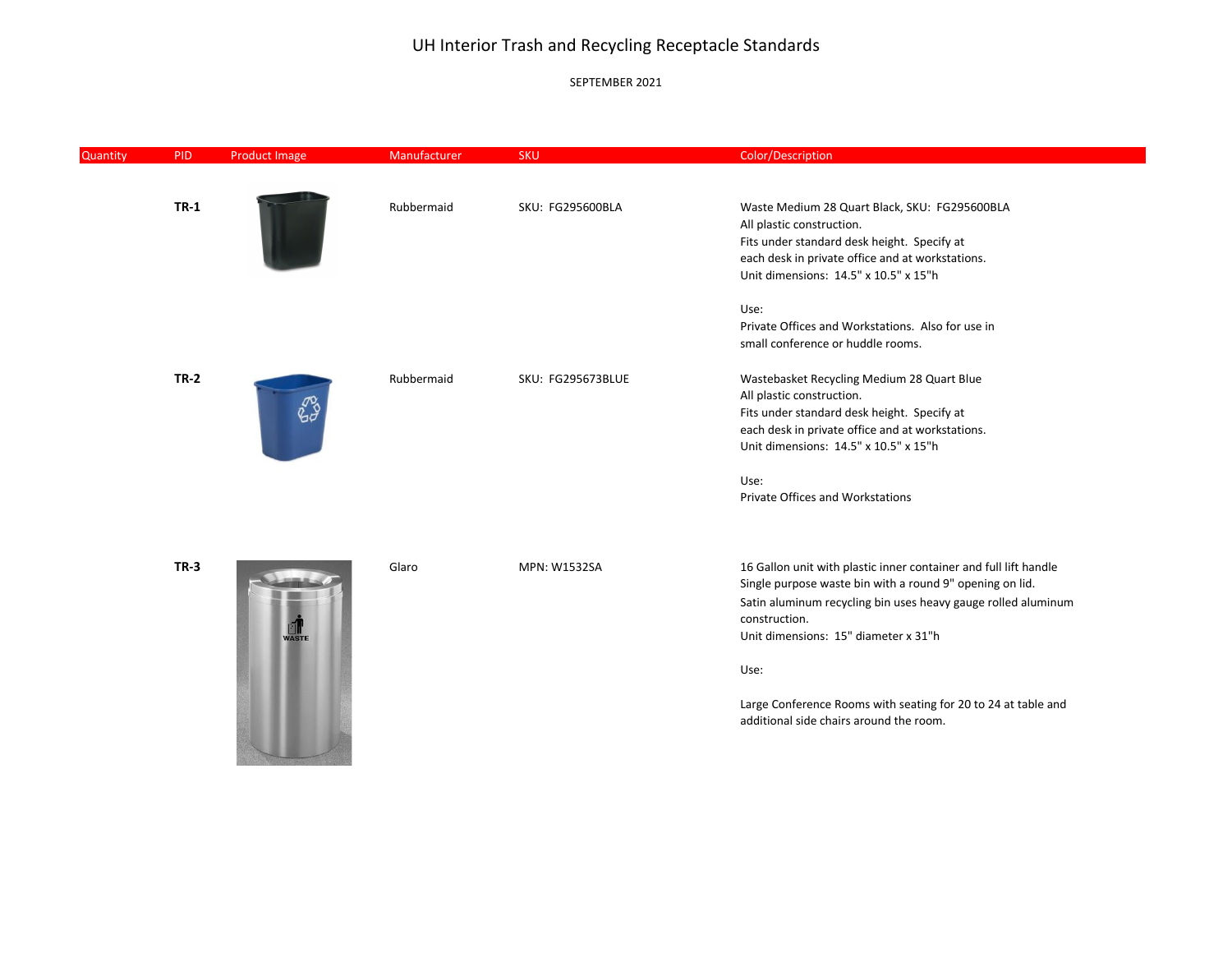| Quantity | <b>PID</b>  | <b>Product Image</b> | Manufacturer                                   | SKU#         | Color/Description                                                                                                                                                                                                                                    |
|----------|-------------|----------------------|------------------------------------------------|--------------|------------------------------------------------------------------------------------------------------------------------------------------------------------------------------------------------------------------------------------------------------|
|          |             |                      |                                                |              |                                                                                                                                                                                                                                                      |
|          | TR-3a       |                      | Glaro<br>⇔                                     | MPN: B1532   | 16 Gallon unit with plastic inner container and full lift handle<br>Single purpose recycling bin with 5.5" opening on lide.<br>Satin aluminum recyclin bin uses heavy gauge rolled aluminum<br>construction.<br>Unit dimensions: 15" diameter x 31"h |
|          |             |                      | When ordering ask for                          |              | Use:                                                                                                                                                                                                                                                 |
|          |             |                      | this logo to be applied<br>to this receptacle  |              | Large Conference Rooms seating for 20 to 24 at table and<br>additional side chairs around the room.                                                                                                                                                  |
|          |             |                      |                                                |              | Note: Pair this recycling unit with TR-03 when required.<br>Locations to be approved by Central Facility Services                                                                                                                                    |
|          | <b>TR-4</b> |                      | Glaro                                          | MPN: W2032SA | Glaro Open Top 33 Gallon, Metal Refuse Stainless Steel                                                                                                                                                                                               |
|          |             | $\frac{1}{\sqrt{1}}$ |                                                |              | single purpose waste bin with a large round 14" opening on the top<br>Designed for indoor use                                                                                                                                                        |
|          |             |                      |                                                |              | Unit dimensions: 20" diameter x 31" h                                                                                                                                                                                                                |
|          |             |                      |                                                |              | Use:<br>Public and Event spaces.                                                                                                                                                                                                                     |
|          |             |                      |                                                |              | Specify in high traffic public areas if not sprecifying<br>large recycling containers.                                                                                                                                                               |
|          | TR-4a       |                      | Glaro                                          | MPN: W2032SA | The Glaro RecyclePro 1 W2032SA is a single purpose waste bin with a                                                                                                                                                                                  |
|          |             |                      |                                                |              | large round 14" opening on the top and designed for indoor use.<br>(must include recycling logo)                                                                                                                                                     |
|          |             |                      |                                                |              | Unit dimensions: 20" diameter x 31" h                                                                                                                                                                                                                |
|          |             |                      | When ordering ask for                          |              | Use:<br>Public and Event spaces                                                                                                                                                                                                                      |
|          |             |                      | this logo to be applied<br>to this receptacle. |              | Specify in high traffic public areas if not specifying large<br>recycling containers.                                                                                                                                                                |
|          |             |                      |                                                |              | Note: Pair with TR-04 when required.<br>Locations to be approved by UH Facility Services                                                                                                                                                             |
|          |             |                      |                                                |              |                                                                                                                                                                                                                                                      |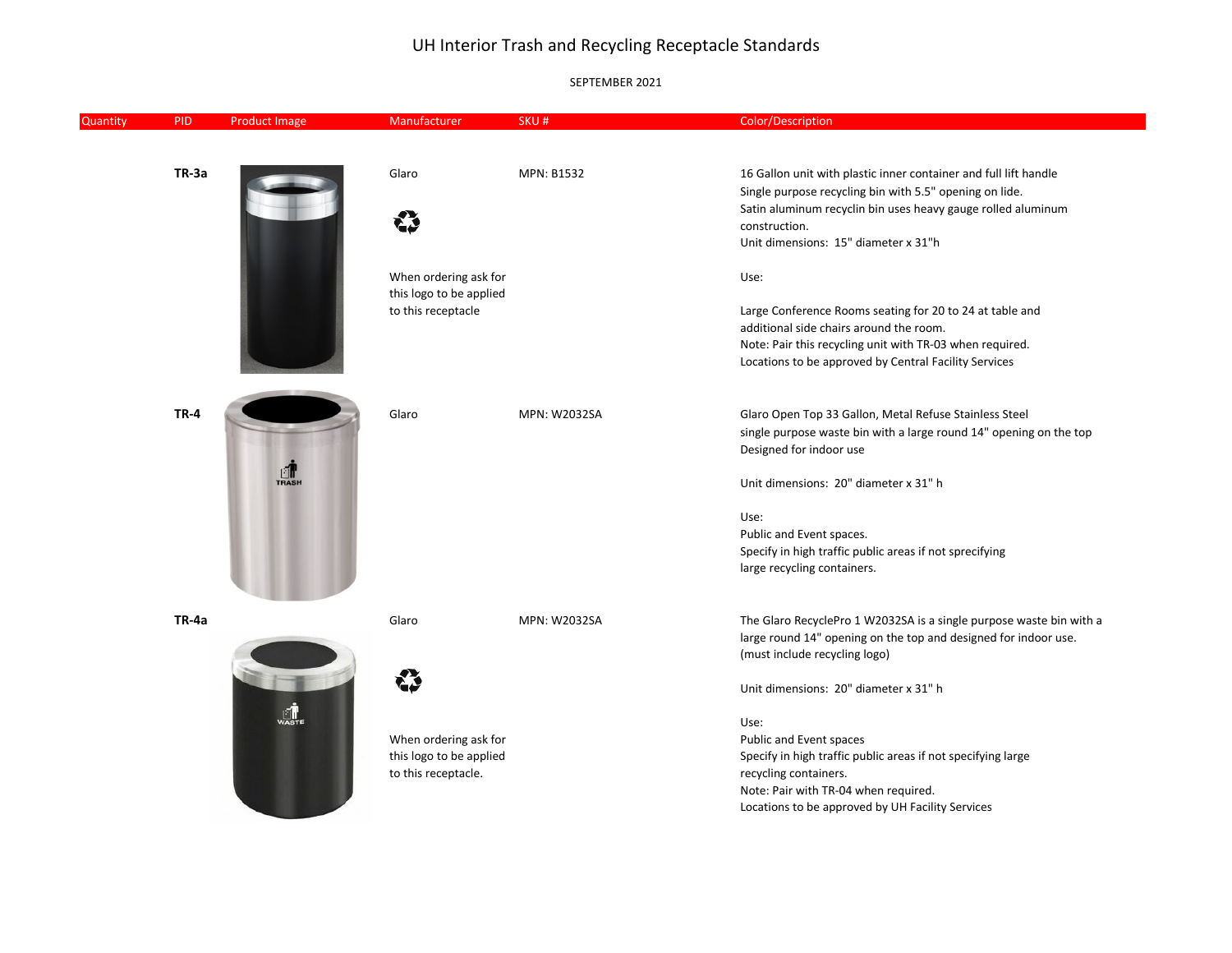### SEPTEMBER 2021

×.

| Quantity | <b>PID</b>  | Product Image | Manufacturer | SKU#              | Color/Description                                          |
|----------|-------------|---------------|--------------|-------------------|------------------------------------------------------------|
|          |             |               |              |                   |                                                            |
|          | <b>TR-5</b> |               | Rubbermaid   | SKU: FG395800     | Untouchable 35 Gallon Gray<br>Durable and crack resistant. |
|          |             |               |              |                   | Can be used with                                           |
|          |             |               |              |                   | lid specified below.                                       |
|          |             |               |              |                   | Unit dimensions: 19.5" x 19.5" x 27.75"h                   |
|          |             |               |              |                   | Use: Work Rooms, Copy Rooms, Break Rooms                   |
|          |             |               |              |                   | and Laundry Rooms. Can be used with lid specified below.   |
|          | TR-5a       |               | Rubbermaid   | SKU: FG395800GRAU | Untouchble 35 Gallon Square Swing Lid Gray                 |
|          |             |               |              |                   | Drop-and-swing lid provides easy access and quicly         |
|          |             |               |              |                   | returns to hide refuse from public view. Fits              |
|          |             |               |              |                   | FG395800 Untouchable Square Containers.                    |
|          |             |               |              |                   | Lid to be used for trash receptacle TR-5.                  |
|          | <b>TR-6</b> |               | Rubbermaid   | SKU: FGSR14ERBSM  | Silhouette Small Rectangular 25 Gallon Silver Metallic     |
|          |             |               |              |                   | Contemporary perforated pattern in heavy gauge,            |
|          |             |               |              |                   | fire rated steel. Retainer bands discreetly hold liner     |
|          |             |               |              |                   | bags in place, with lid fastened to receptacle for easy    |
|          |             |               |              |                   | waste removal. Has leg levelers for stability.             |
|          |             |               |              |                   | Unit dimensions: 19.5" x 9.75" x 30"h                      |
|          |             |               |              |                   | Use:                                                       |
|          |             |               |              |                   | Restrooms and Mothers Rooms that do not have               |
|          |             |               |              |                   | built-in units.                                            |
|          |             |               |              |                   |                                                            |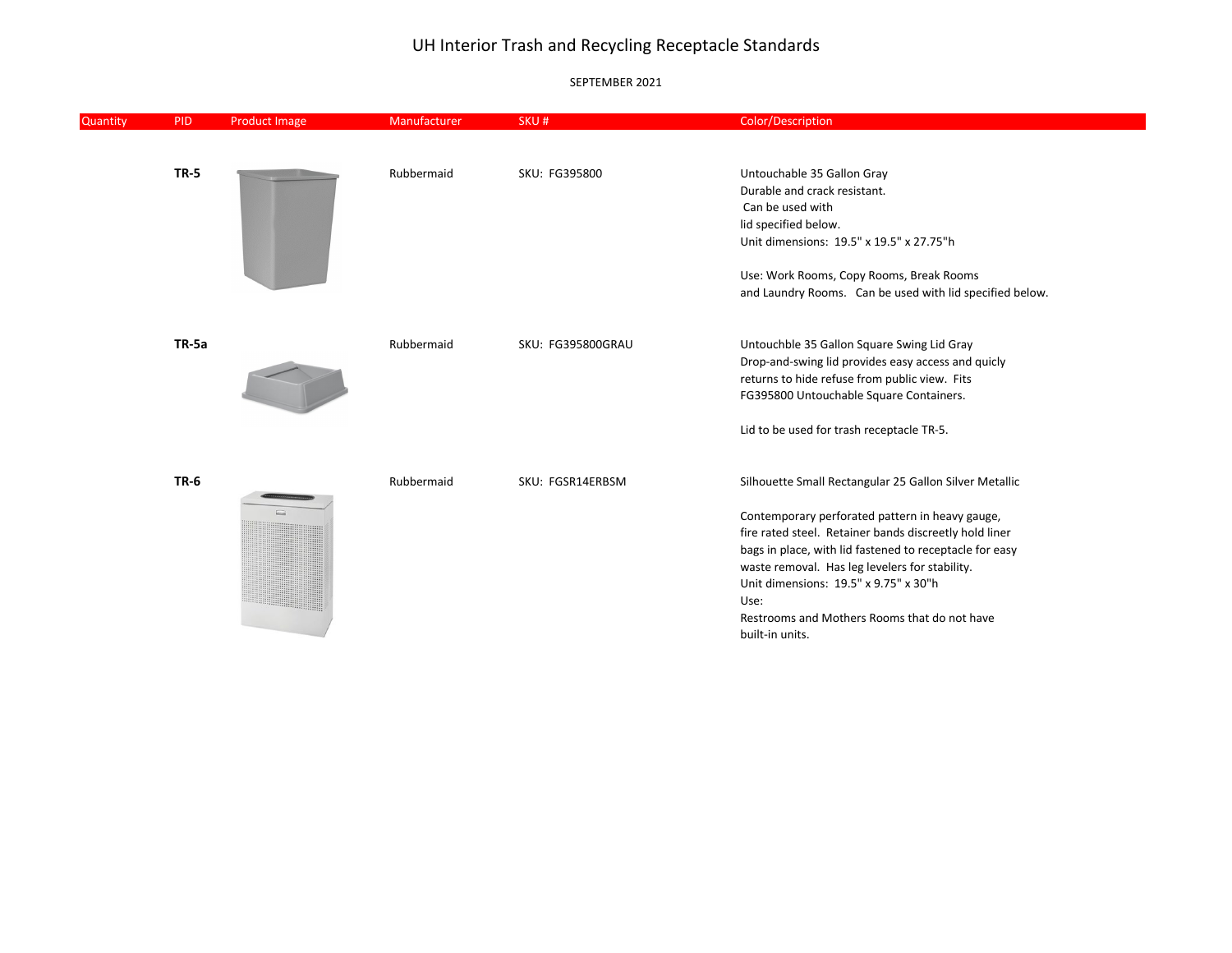| Quantity | <b>PID</b>  | <b>Product Image</b> | Manufacturer               | SKU#               | Color/Description                                                                                                                                                                                                                                                                                                                                                                                                                                                                                                                                                                                                                                                             |
|----------|-------------|----------------------|----------------------------|--------------------|-------------------------------------------------------------------------------------------------------------------------------------------------------------------------------------------------------------------------------------------------------------------------------------------------------------------------------------------------------------------------------------------------------------------------------------------------------------------------------------------------------------------------------------------------------------------------------------------------------------------------------------------------------------------------------|
|          | <b>TR-7</b> |                      | Slope by<br>Magnuson Group | SLP-01L            | Magunuson Group - Slope Waste Receptacle<br>SLP-01L - Single-top Waste lid and recycling lid on trash<br>units with standard english label designations.<br>Finish: Body and Top, Anodized Silver, Brushed Stainless<br>or Dark Anthracite. Order two or three units depending<br>on space. Rigid liner comes with all units.<br>Unit dimensions: 16 7/8"w x 18 1/8"d x 38"h<br>Use in public lobbies or near public food courts and public seating<br>areas or near elevator lobbies.<br>Unit will be used for trash and commingled recycling<br>only. Specify (2) units with one recycling and one trash.<br>Or specify (3) units with two for recycling and one for trash. |
|          | <b>TR-8</b> |                      | Rubbermaid                 | SKU: FG354060 GRAY | The Rubbermaid Commercial Slim Jim Containers with<br>venting channels offer uncompromised performance<br>in constrained spaces.<br>Unit dimensions: 22" x 11" x 30"h<br>Use in copy rooms and break rooms where space<br>is limited. Can also be specified under counter for<br>built-in millwork conditions for trash collection only.                                                                                                                                                                                                                                                                                                                                      |
|          | TR-8a       |                      | Rubbermaid                 | SKU: FG267360 GRAY | The Rubbermaid Commercial Slim Swing Lid provides<br>easy access for trash disposal and then swings back to<br>hide trash from public view. The heavy-duty sturdy plastic<br>is rust-proof and easy to clean.<br>Use in copy rooms and break rooms on<br>TR-8 units when TR-5/5a units are too large for space.                                                                                                                                                                                                                                                                                                                                                               |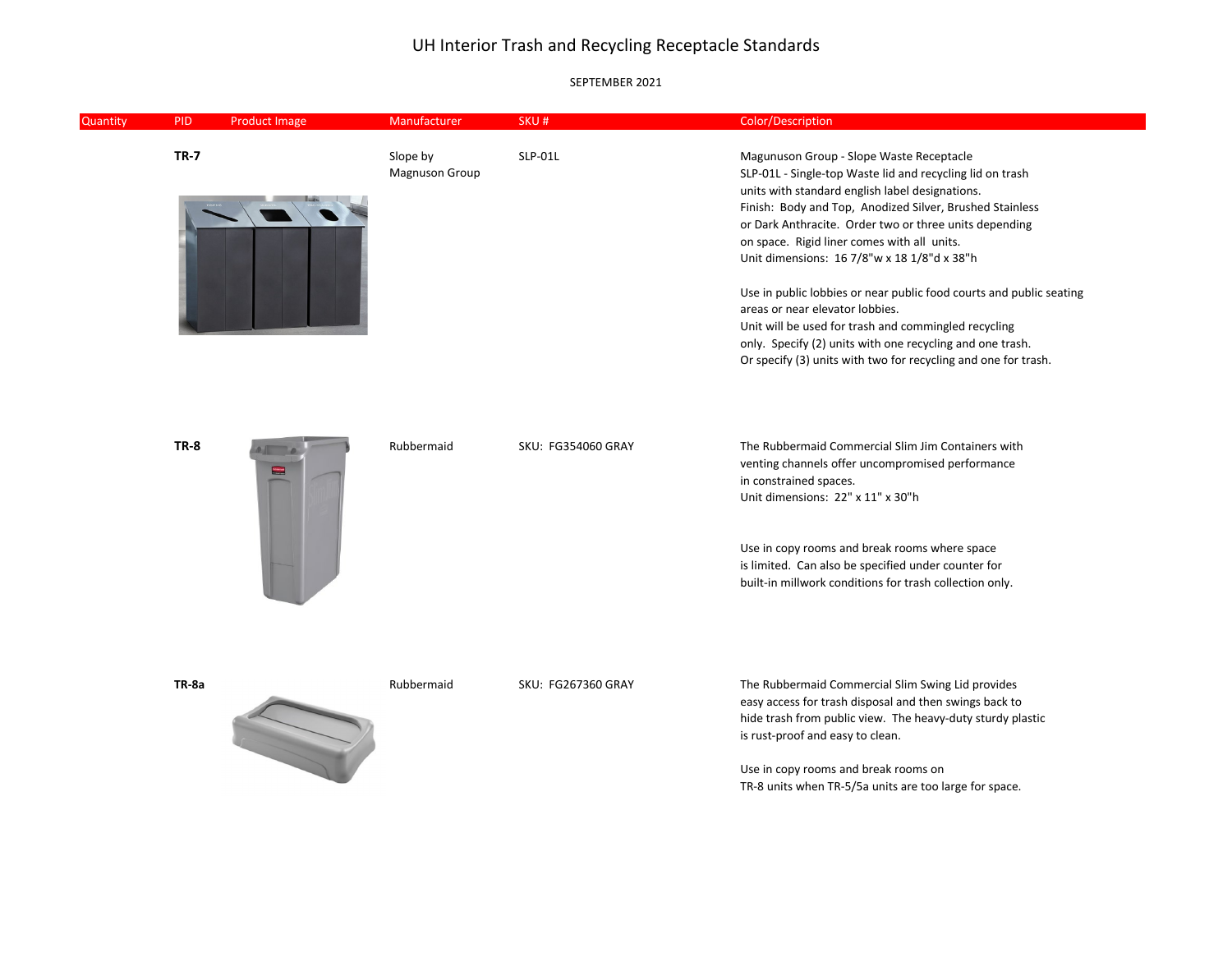| Quantity | <b>PID</b>  | <b>Product Image</b>         | Manufacturer | SKU#                     | Color/Description                                        |
|----------|-------------|------------------------------|--------------|--------------------------|----------------------------------------------------------|
|          |             |                              |              |                          |                                                          |
|          | <b>TR-9</b> |                              | Rubbermaid   | <b>SKU: FG354007BLUE</b> | The Rubbermaid Commercial Slim Jim Containers with       |
|          |             | $\qquad \qquad \blacksquare$ |              |                          | venting channels and offers uncompromised performance    |
|          |             |                              |              |                          | in constrained spaces for recycling.                     |
|          |             |                              |              |                          | Unit dimensions: 22" x 11" x 30"h                        |
|          |             | $\frac{p}{\hbar}$            |              |                          | Use in copy rooms and break rooms where space            |
|          |             |                              |              |                          | is limited. Use with TR-9a lids shown below.             |
|          |             |                              |              |                          |                                                          |
|          | TR-9a       |                              | Rubbermaid   | SKU: 2018302             | Mixed recycling lids are designed to make                |
|          |             |                              |              |                          | recycling easier with consistent color coding and        |
|          |             |                              |              |                          | lid openings, for waste stream options.                  |
|          |             |                              |              |                          |                                                          |
|          |             |                              |              |                          | Use in copy rooms and break rooms on                     |
|          |             |                              |              |                          | TR-9 units when TR-12/12a units are too large for space. |
|          |             |                              |              |                          |                                                          |
|          |             |                              |              |                          |                                                          |
|          |             |                              |              |                          |                                                          |
|          | TR-10       | Rubbermaid                   |              | SKU: FGAOT35SAGL         | Atrium Open Top 21 Gallon Galvanized Liner               |
|          |             |                              |              |                          | Satin aluminum. Durable and corrosion-resistant          |
|          |             |                              |              |                          | to withstand daily use. Exterior surfacs are highly      |
|          |             |                              |              |                          | polished for a smooth and blemish free appearance.       |
|          |             |                              |              |                          | Unit dimensions: 18" diameter x 32"h                     |
|          |             |                              |              |                          | Use:                                                     |
|          |             |                              |              |                          | Large Conference Rooms seating for 20 to 24 at table and |
|          |             |                              |              |                          | additional side chairs around the room.                  |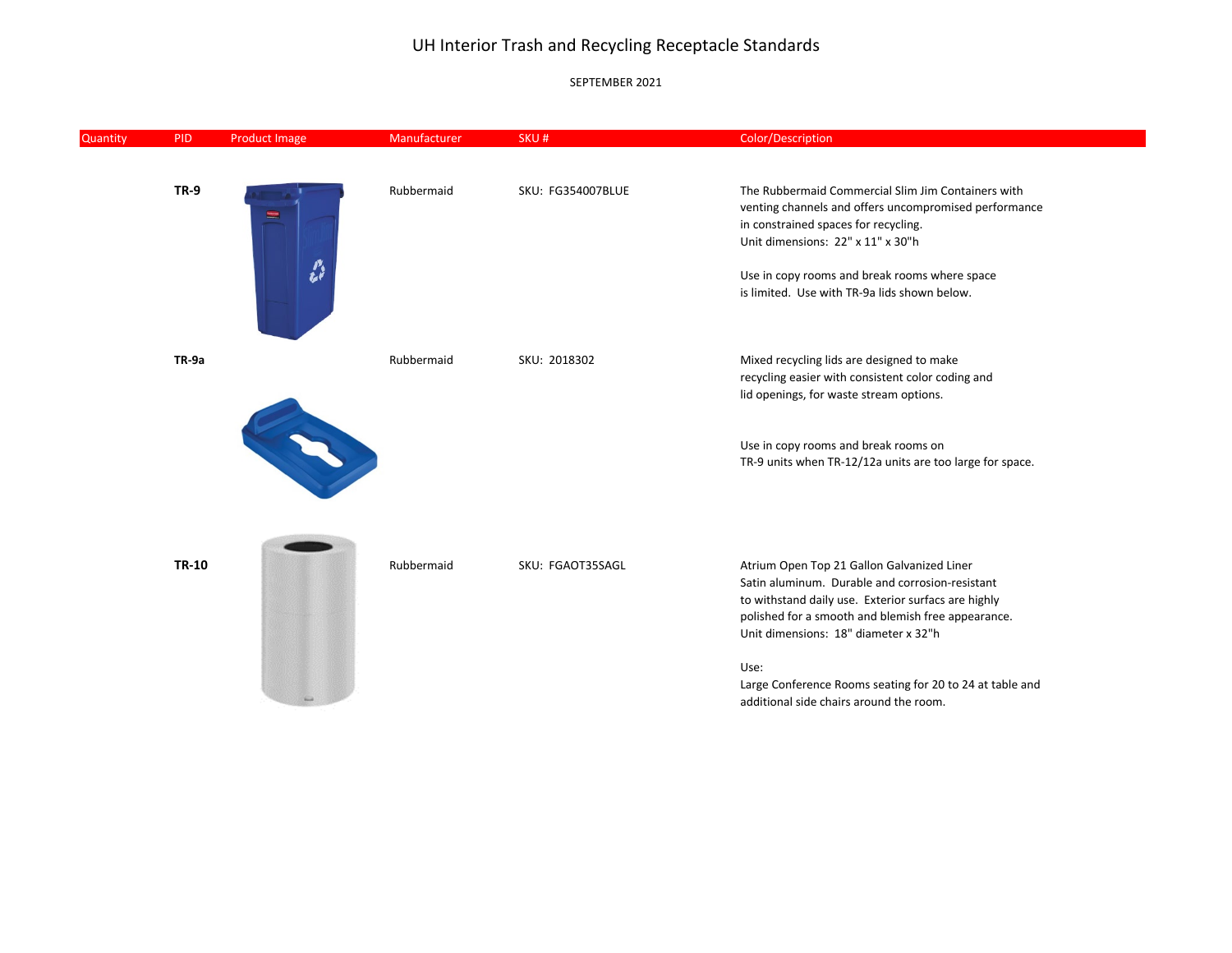| Quantity | <b>PID</b>    | <b>Product Image</b> | Manufacturer | SKU#                                                                 | Color/Description                                                    |
|----------|---------------|----------------------|--------------|----------------------------------------------------------------------|----------------------------------------------------------------------|
|          |               |                      |              |                                                                      |                                                                      |
|          | <b>TR-11</b>  |                      | Rubbermaid   | Blue SKU: FG9W2773BLUE                                               | Brute 50 Gallon Recycle Rollout Container                            |
|          |               |                      |              |                                                                      | Meets ANSI Z245.30-2008 for Types B and G                            |
|          |               |                      |              |                                                                      | <b>Rollout Cart</b>                                                  |
|          |               |                      |              |                                                                      | Size: 28.5"W x 24"D x 36.5"H                                         |
|          |               |                      |              |                                                                      | Use in recycling collection locations and catering kitchens.         |
|          |               |                      |              |                                                                      | Review locations with UH Facilities--Solid Waste and Recycling.      |
|          |               |                      |              |                                                                      | Provide a minimum of (1) unit per floor in                           |
|          |               |                      |              |                                                                      | collection locations close to service elevator, but not too far from |
|          |               |                      |              |                                                                      | department staff to take their own recycling to this location.       |
|          | <b>TR-11A</b> |                      | Rubbermaid   | FG9W2700GRAY                                                         | Brute Rollout Container 50 Gallon Gray                               |
|          |               |                      |              |                                                                      | Meets ANSI Z245.30 for Types B and G rollout cart.                   |
|          |               |                      |              |                                                                      | Size: 24"W x 30.08"L x 39.58"D                                       |
|          |               |                      |              |                                                                      | Use in general collection locations and catering kitchens.           |
|          |               |                      |              | Review locations with UH Facilities--Solid Waste and Recycling.      |                                                                      |
|          |               |                      |              |                                                                      | Provide a minimum of (1) unit per floor in                           |
|          |               |                      |              | collection locations close to service elevator, but not too far from |                                                                      |
|          |               |                      |              |                                                                      | department staff.                                                    |